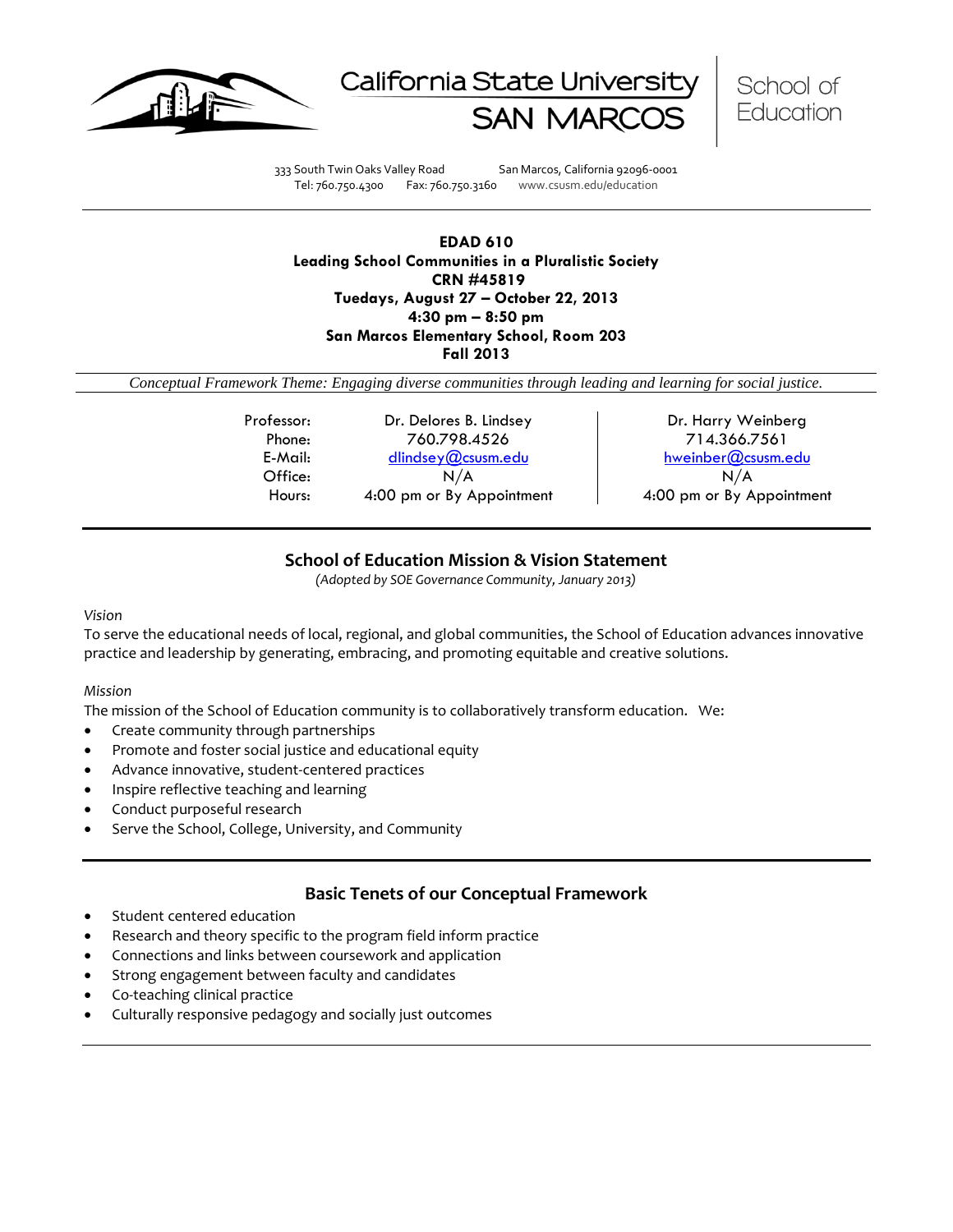# **COURSE DESCRIPTION**

Candidates learn how to: work effectively with families, caregivers, community members, and staff; recognize the goals and aspirations of diverse families; respond to diverse community interests and needs; and mobilize community resources in the service of student achievement. Offers the candidate an opportunity to examine and evaluate their attitudes about diversity in order to be an effective leader in diverse settings. *May not be taken for credit by students who have received credit for EDAD 602. Enrollment restricted to students who have obtained consent of Program Coordinator.*

LINDSEY/WEINBERG: Schools, like society today, are pluralistic, and every student has the right to a high quality, rigorous education. Our candidates will engage in conversations, reading, and research that will prepare them to lead schools and their communities as places of culturally proficient teaching and learning environments.

## **Course Prerequisites:**

Admission to the university and the Education Administration Program

## **Course Objectives:**

The course objectives, assignments, student learning outcomes, and assessments have been aligned with the CCTC standards:

Upon completion of the course, the candidate will know, understand, and have practice in effective leadership practices regarding:

- Develop and write a personal vision for culturally proficient leadership.
- Demonstrate a comprehensive knowledge of socio-political-cultural variations effecting leadership, administrative and managerial practices in the public school.
- Respond with formal and informal approaches for effectively leading and managing school-community relations for the improvement of public education.
- Verbalize and demonstrate a variety of leadership skills, focused on organizational culture and systems thinking as conceptual frameworks.
- Demonstrate ways to work with various interest groups including business, industry and advisory groups.
- Build a reference base for understanding community relations and interactions with diverse racial-ethnic, socioeconomic, political and occupational individuals and groups
- Document a theoretical and conceptual understanding of policies and procedures ensuring access and equity for all students for high quality education and integrated services.

# **(DRAFT) Leadership Standards, CCTC, 2013**

This course will provide opportunities for participants to develop their leadership knowledge, skills, and depositions following the California Administrators Performance Expectations (CAPE) for:

Category II (Demonstration of Effective Leadership):

- Program Standard 6: Visionary Leadership: actionable and sustainable vision of teaching and learning that is responsive to the changing context of a given school
- Program Standard 7: Instructional Leadership: knowledge of the standards and the ability to monitor teaching and give feedback
- Program Standard 8: School Improvement Leadership: increases his/her capacity to communicate and lead others in continuous improvement
- Program Standard 9: Professional Learning and Growth Leadership: model and facilitate PD, including collaboration
- Program Standard 10: Organizational and Systems Leadership: understand, align, and integrate organizational structures, including resource management
- Program Standard 11: Community Leadership: communicate about the school and share with a broad range of stakeholders.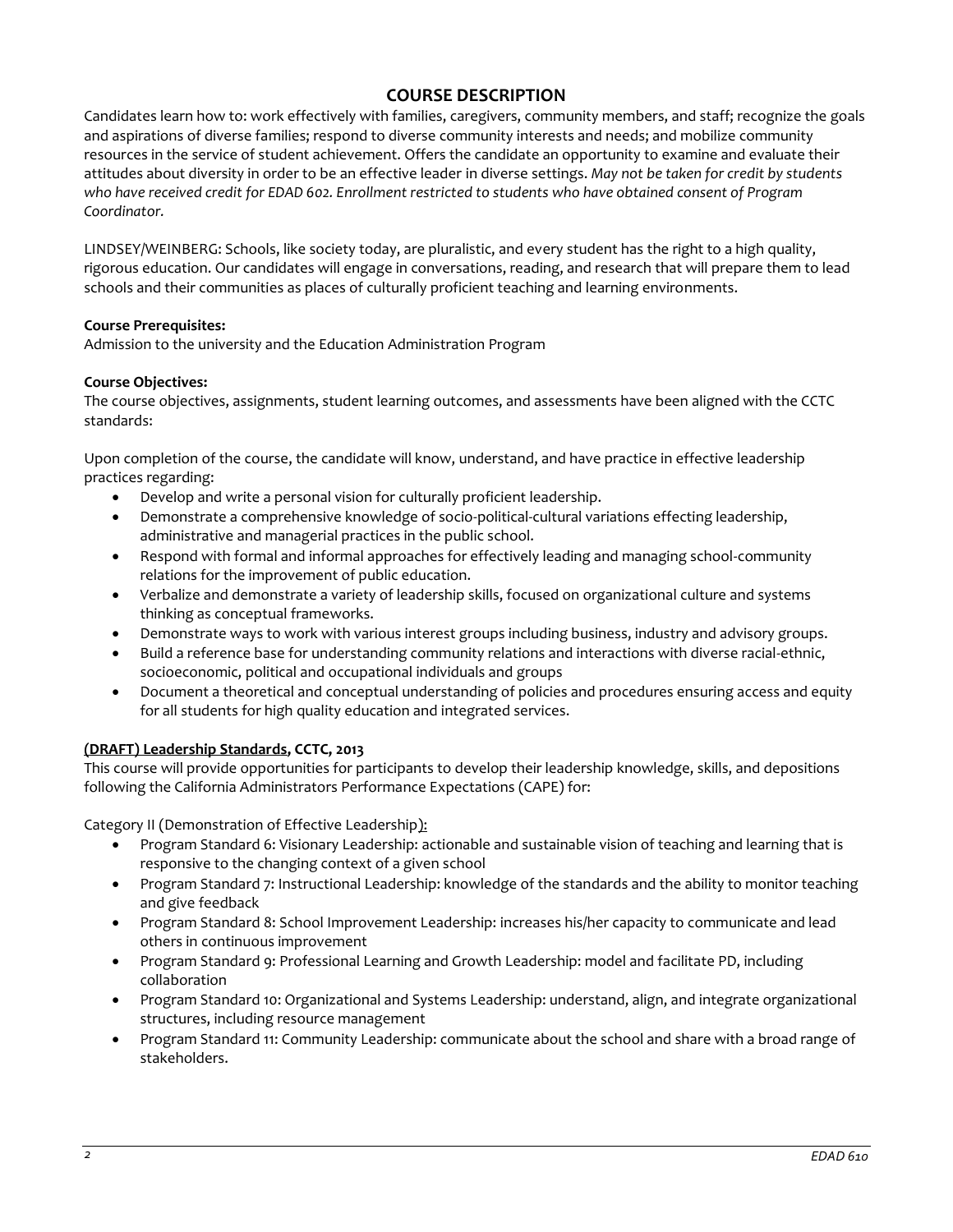#### **Authorization to Teach English Learners**

This credential program has been specifically designed to prepare teachers for the diversity of languages often encountered in California public school classrooms. The authorization to teach English learners is met through the infusion of content and experiences within the credential program, as well as additional coursework. Candidates successfully completing this program receive a credential with authorization to teach English learners. *(Approved by CCTC in SB 2042 Program Standards, August 02)*

# **STANDARDS FOR CALIFORNIA TEACHERS OF ENGLISH LEARNERS (CTEL)**

Standard 9: Culture and Cultural Diversity and Their Relationship to Academic Achievement Standard 10: Culturally Inclusive Instruction

CTEL candidates will need to upload their graded CTEL signature assignment (with a passing grade or rubric indicating passing grade for assignment) to their **CTEL electronic portfolio** upon completion of this course. CTEL Program Coordinator will then review the candidate's CTEL standards in their electronic portfolio in order to fulfill their certification requirements for the California State Department of Education. For further clarification, please contact Ana Hernandez, CTEL Program Coordinator, at [ahernand@csusm.edu.](https://bl2prd0511.outlook.com/owa/redir.aspx?C=AW7hZ-DBL0G6FPgB8G8Eri3bAwuccNAIwYI81VgsrzvmHC5AEo6nGJNyvZWC7aqWfxtUgiTx_9k.&URL=mailto%3aahernand%40csusm.edu)

#### **California Teacher Performance Assessment (CalTPA)**

Beginning July 1, 2008 all California credential candidates must successfully complete a state-approved system of teacher performance assessment (TPA), to be embedded in the credential program of preparation. At CSUSM this assessment system is called the CalTPA or the TPA for short.

To assist your successful completion of the TPA, a series of informational seminars are offered over the course of the program. TPA related questions and logistical concerns are to be addressed during the seminars. Your attendance to TPA seminars will greatly contribute to your success on the assessment.

Additionally, SoE classes use common pedagogical language, lesson plans (lesson designs), and unit plans (unit designs) in order to support and ensure your success on the TPA and more importantly in your credential program.

The CalTPA Candidate Handbook, TPA seminar schedule, and other TPA support materials can be found on the SoE website: <http://www.csusm.edu/education/CalTPA/ProgramMaterialsTPA.html>

# **Assessment of Professional Dispositions**

Assessing a candidate's dispositions within a professional preparation program is recognition that teaching and working with learners of all ages requires not only specific content knowledge and pedagogical skills, but positive attitudes about multiple dimensions of the profession. The School of Education has identified six dispositions – social justice and equity, collaboration, critical thinking, professional ethics, reflective teaching and learning, and life-long learning—and developed an assessment rubric. For each dispositional element, there are three levels of performance *unacceptable*, *initial target*, and *advanced target*. The description and rubric for the three levels of performance offer measurable behaviors and examples.

The assessment is designed to provide candidates with ongoing feedback for their growth in professional dispositions and includes a self-assessment by the candidate. The dispositions and rubric are presented, explained and assessed in one or more designated courses in each program as well as in clinical practice. Based upon assessment feedback candidates will compose a reflection that becomes part of the candidate's Teaching Performance Expectation portfolio. Candidates are expected to meet the level of *initial target* during the program.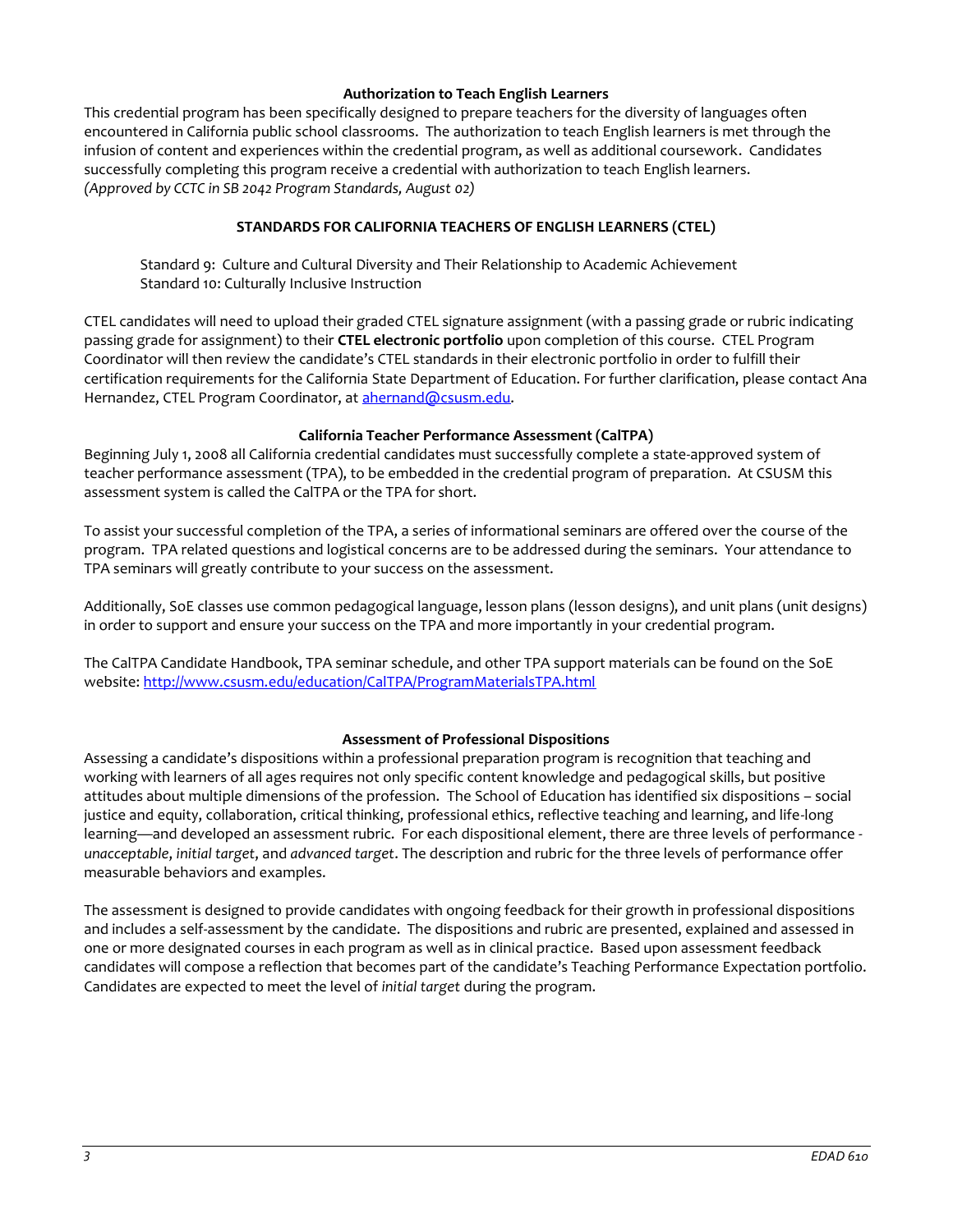#### **School of Education Attendance Policy**

Due to the dynamic and interactive nature of courses in the School of Education, all candidates are expected to attend all classes and participate actively. At a minimum, candidates must attend more than 80% of class time, or s/he may not receive a passing grade for the course at the discretion of the instructor. Individual instructors may adopt more stringent attendance requirements. Should the candidate have extenuating circumstances, s/he should contact the instructor as soon as possible. *(Adopted by the COE Governance Community, December, 1997).*

#### **Students with Disabilities Requiring Reasonable Accommodations**

Candidates with disabilities who require reasonable accommodations must be approved for services by providing appropriate and recent documentation to the Office of Disable Student Services (DSS). This office is located in Craven Hall 4300, and can be contacted by phone at (760) 750-4905, or TTY (760) 750-4909. Candidates authorized by DSS to receive reasonable accommodations should meet with their instructor during office hours or, in order to ensure confidentiality, in a more private setting.

## **All University Writing Requirement**

In keeping with All-University Writing Requirement, this course will have a writing component of at least 2,500 words. This requirement will be met through the case study and action plan papers.

#### **CSUSM Academic Honesty Policy**

"Students will be expected to adhere to standards of academic honesty and integrity, as outlined in the Student Academic Honesty Policy. All written work and oral presentation assignments must be original work. All ideas/materials that are borrowed from other sources must have appropriate references to the original sources. Any quoted material should give credit to the source and be punctuated with quotation marks.

Students are responsible for honest completion of their work including examinations. There will be no tolerance for infractions. If you believe there has been an infraction by someone in the class, please bring it to the instructor's attention. The instructor reserves the right to discipline any student for academic dishonesty in accordance with the general rules and regulations of the university. Disciplinary action may include the lowering of grades and/or the assignment of a failing grade for an exam, assignment, or the class as a whole."

Incidents of Academic Dishonesty will be reported to the Dean of Students. Sanctions at the University level may include suspension or expulsion from the University.

#### **Plagiarism:**

As an educator, it is expected that each candidate will do his/her own work, and contribute equally to group projects and processes. Plagiarism or cheating is unacceptable under any circumstances. If you are in doubt about whether your work is paraphrased or plagiarized see the Plagiarism Prevention for Students website [http://library.csusm.edu/plagiarism/index.html.](http://library.csusm.edu/plagiarism/index.html) If there are questions about academic honesty, please consult the University catalog.

#### **Use of Technology:**

Candidates are expected to demonstrate competency in the use of various forms of technology (i.e. word processing, electronic mail, Moodle, use of the Internet, and/or multimedia presentations). Specific requirements for course assignments with regard to technology are at the discretion of the instructor. Keep a digital copy of all assignments for use in your teaching portfolio. All assignments will be submitted online, and some will be submitted in hard copy as well. Details will be given in class.

#### **Electronic Communication Protocol:**

Electronic correspondence is a part of your professional interactions. If you need to contact the instructor, e-mail is often the easiest way to do so. It is my intention to respond to all received e-mails in a timely manner. Please be reminded that e-mail and on-line discussions are a very specific form of communication, with their own nuances and etiquette. For instance, electronic messages sent in all upper case (or lower case) letters, major typos, or slang, often communicate more than the sender originally intended. With that said, please be mindful of all e-mail and on-line discussion messages you send to your colleagues, to faculty members in the School of Education, or to persons within the greater educational community. All electronic messages should be crafted with professionalism and care.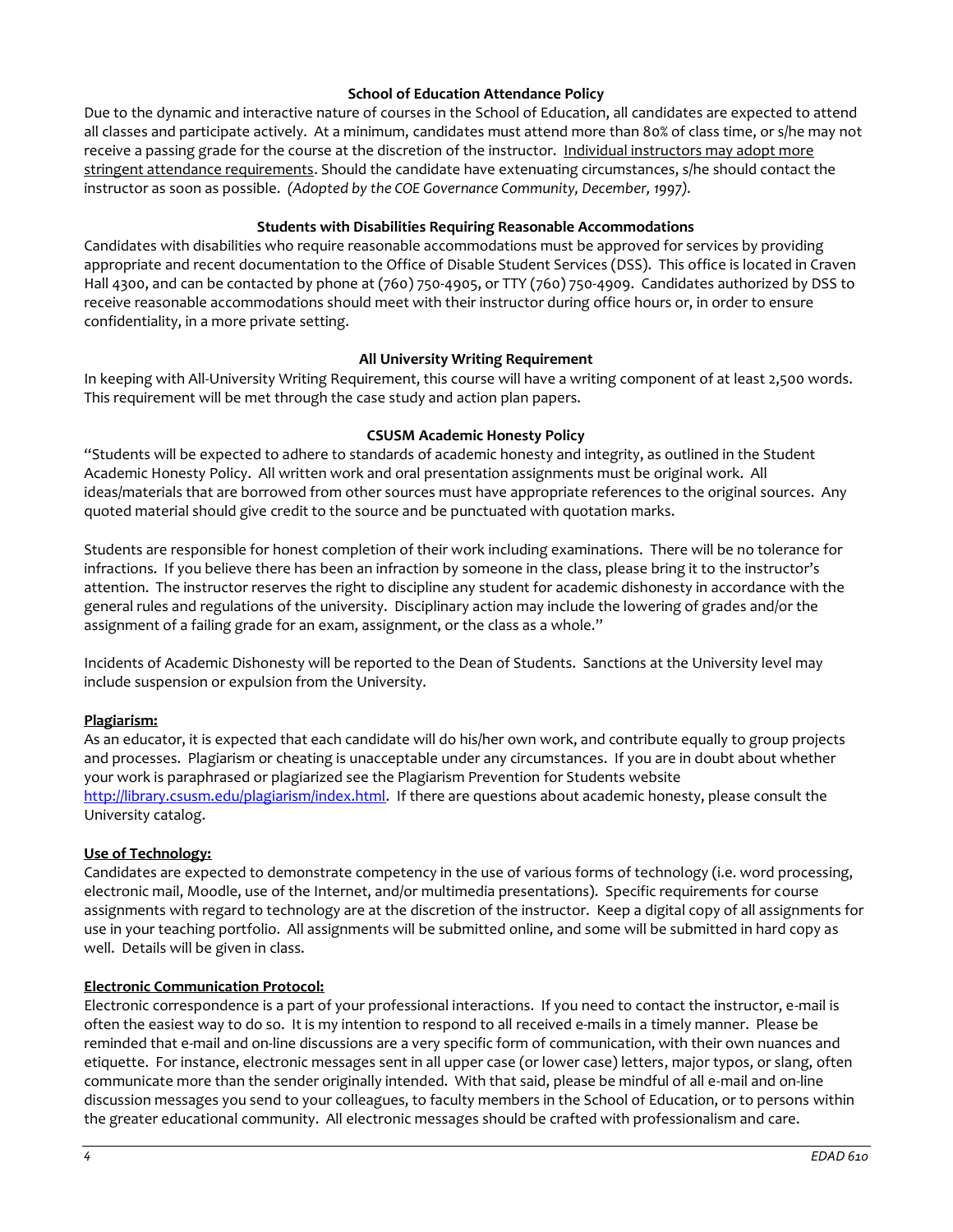Things to consider:

- Would I say in person what this electronic message specifically says?
- How could this message be misconstrued?
- Does this message represent my highest self?
- Am I sending this electronic message to avoid a face-to-face conversation?

In addition, if there is ever a concern with an electronic message sent to you, please talk with the author in person in order to correct any confusion.

## **Course Requirements and Grading Standards**

## **Guidelines for EDAD610 Assignments**

The following factors will be considered in determining a final grade:

| Assignments                                                                                    | Grades          |
|------------------------------------------------------------------------------------------------|-----------------|
| Dr. Lindsey's assignments will equal 67% of your total grade. The assignments are the          | Based on 100%   |
| following:                                                                                     |                 |
| 1.<br>Participation and engagement:                                                            | 10%             |
| Students are expected to engage in class discussion and online assignments on                  |                 |
| knowledge of texts and assigned readings. This includes the textbook readings,                 |                 |
| articles and reporting out, the class assignments and discussions, and other class             |                 |
| participation opportunities.                                                                   |                 |
| 2.<br>Annotated journal readings: Write summaries and citations (up to 6) of leadership        | 30%             |
| articles as assigned, from educational journals, including 50 and 100 words. Use APA           |                 |
| format for citations and include an introductory and a summary paragraph to your               |                 |
| paper. Post on Moodle for class collaboration.                                                 |                 |
| 3. Context Map: You will design a Context Map which demonstrates the social, political,        | 10 <sub>0</sub> |
| economic, legal, and cultural impact/influence upon schools and districts.                     |                 |
|                                                                                                |                 |
| Board Meeting: Attend a school board meeting in your district or another local district.<br>4. | 10 <sup>o</sup> |
| Write a summary of the meeting including the implications for site leaders.                    |                 |
| 5. Text-based discussions:                                                                     | 20%             |
| As part of a professional learning community, you will present the key learnings from          |                 |
| chapters from readings and group discussions.                                                  |                 |
|                                                                                                |                 |
| 6. Final Vision Statement (Dr. Lindsey)                                                        | 10%             |
| Dr. Weinberg's assignments will equal 33% of your total grade. The assignments are the         | Based on 100%   |
| following:                                                                                     |                 |
| 1. Journal entries                                                                             | 30%             |
| 2. Leadership activities, in basket exercise, case studies                                     | 40%             |
| 4. Participation                                                                               | 30%             |

Note: All assignments must be submitted on or before due dates and times.

Students will be expected to complete all course requirements according to established deadlines and expectancies of graduate level students. Any assignment turned in late will receive a reduced grade. Points will be reduced by one point for each date the paper is late.